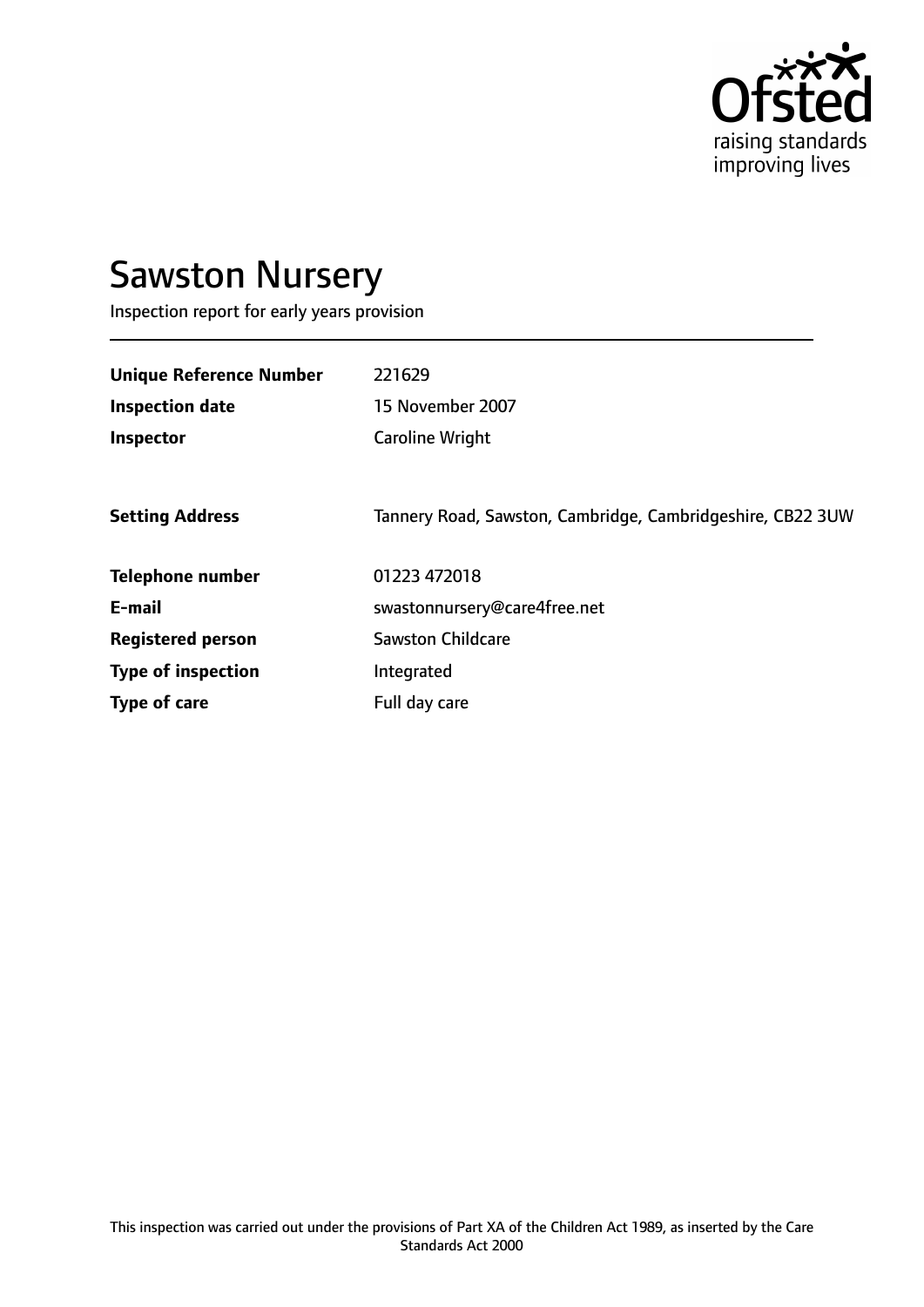#### **ABOUT THIS INSPECTION**

The purpose of this inspection is to assure government, parents and the public of the quality of childcare and, if applicable, of nursery education. The inspection was carried out under Part XA Children Act 1989 asintroduced by the Care Standards Act 2000 and, where nursery education is provided, under Schedule 26 of the School Standards and Framework Act 1998.

This report details the main strengths and any areas for improvement identified during the inspection. The judgements included in the report are made in relation to the outcomes for children set out in the Children Act 2004; the National Standards for under 8s day care and childminding; and, where nursery education is provided, the *Curriculum guidance for the foundation stage.*

The report includes information on any complaints about the childcare provision which Ofsted has received since the last inspection or registration or 1 April 2004 whichever is the later.

#### **The key inspection judgements and what they mean**

*Outstanding: this aspect of the provision is of exceptionally high quality Good: this aspect of the provision is strong Satisfactory: this aspect of the provision is sound Inadequate: this aspect of the provision is not good enough*

For more information about early years inspections, please see the booklet *Are you ready for your inspection?* which is available from Ofsted's website: *www.ofsted.gov.uk.*

## **THE QUALITY AND STANDARDS OF THE CARE AND NURSERY EDUCATION**

On the basis of the evidence collected on this inspection:

The quality and standards of the care are good. The registered person meets the National Standards for under 8s day care and childminding.

The quality and standards of the nursery education are good.

## **WHAT SORT OF SETTING IS IT?**

Sawston Nursery is run by a management committee and board of trustees made up of members of the local community and parents of children attending the setting. It opened in 2000 and operates from a purpose-built building in the village of Sawston close to Cambridge. A maximum of 54 children may attend the nursery at any one time. The nursery is open each weekday from 08:00 to 18:00 for 51 weeks of the year. All children share access to secure enclosed outdoor play areas.

There are currently 101 children aged from birth to under five years on roll. Of these, 29 children receive funding for nursery education. Children come from a wide catchment area. The nursery employs 19 members of staff. Thirteen of the staff, including the manager, hold appropriate early years qualifications. Five staff are working towards early years' qualifications.

The nursery uses elements of the Highscope approach to education.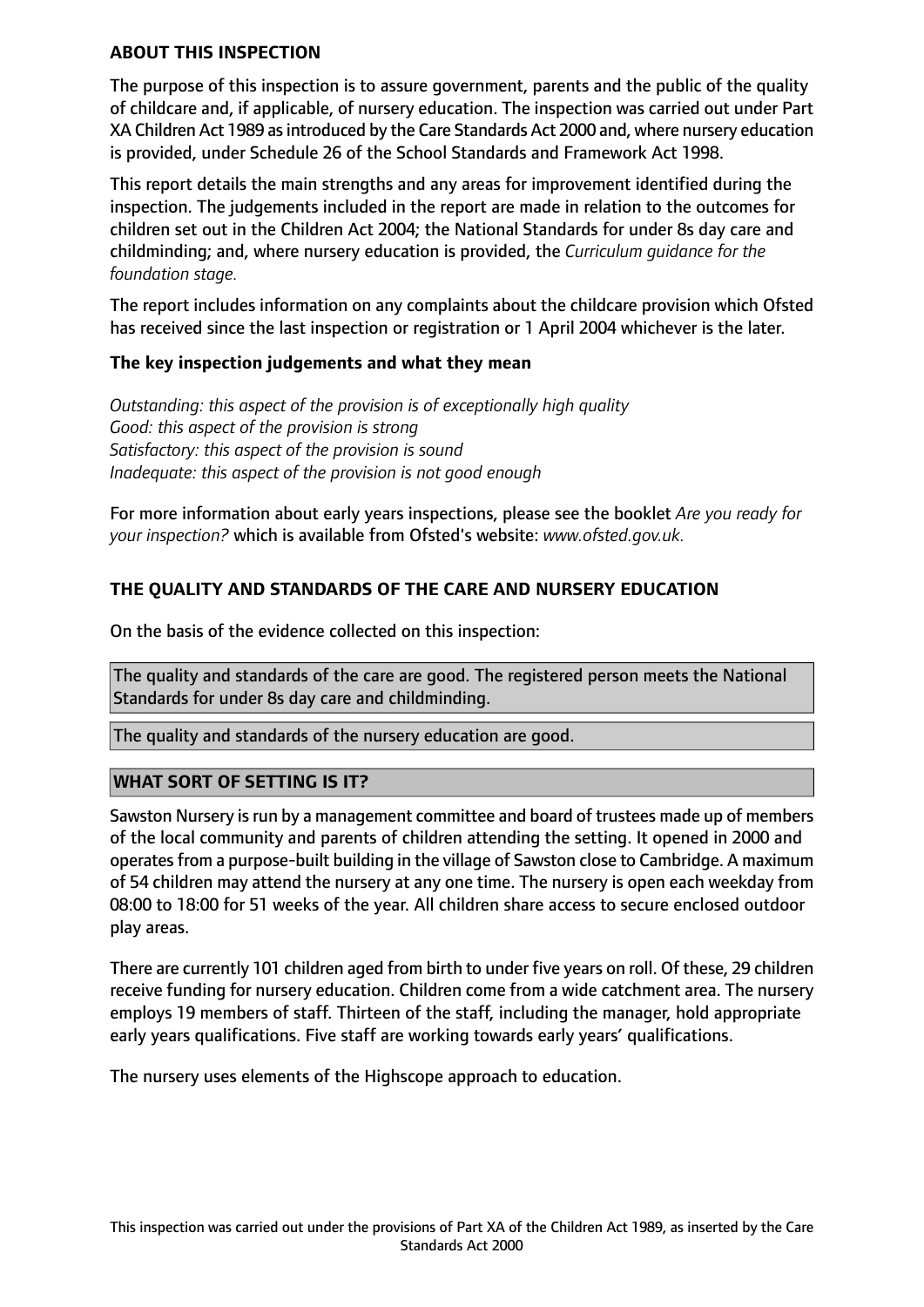#### **Helping children to be healthy**

The provision is good.

Children have good opportunities to learn about personal hygiene through regular routines such as washing their hands before eating and they know that they need to wash their hands 'because germs make you sick if they go into your mouth.' Staff act as very good role models, wiping down surfaces before serving food and after children have eaten, to help children to stay healthy. Children learn about leading a healthy lifestyle through everyday, practical experiences. They run around and exert themselves outdoors so that they learn the importance of regular fresh air and exercise. They develop new physical skills such as riding bicycles or balancing on stilts; regular music and movement and P.E. sessions help children to develop good co-ordination and muscular control. Children learn about healthy eating through very interesting, practical experiences and discussions with their key-workers. For example, they spend a day with local scientists exploring the process of digestion by squeezing food in plastic bags to demonstrate how the stomach works. They talk about the benefits of drinking milk and know that, 'it makes your teeth hard.'

Children's nutritional needs are very well met. Special diets and allergies are catered for and a suitable system is in place to make sure that children with allergies are safe. A well qualified cook prepares well balanced snacks and main meals, which are cooked each day using fresh ingredients. Children thoroughly enjoy eating them and frequently ask for 'more'. Babies' bottles are brought into the nursery by their parents and these are immediately labelled and stored in the milk kitchen to make sure that they are fresh and each baby receives the right one. Staff in the baby room work very closely with the parents and the cook to follow babies' individual weaning requirements. Drinking water is available in each room so that children can have a drink when they need one so that they remain well hydrated and stay healthy.

The needs of children under three-years-old are well met by adults who have a good understanding of their developmental needs. Babies are able to take a rest when they want to; comfortable sleep mats for each child enables them to take a rest in the middle of the day so that they are refreshed and able to enjoy the afternoon activities. A satisfactory range of large and small equipment set out at activities enables children to develop new physical skills according to their stage of development.

If the children become unwell or have an accident whilst they are in the care of nursery, adequate records are in place to make sure that appropriate care is given and staff are appropriately qualified to give first aid if they need to. However, there are inconsistencies in the way staff record accidents and medication that they administer to children.

## **Protecting children from harm or neglect and helping them stay safe**

The provision is satisfactory.

Children move around safely under the constant supervision of the nursery staff. They learn how to keep themselves safe when using scissors or playing on the floor, helped by the gentle reminders from their key workers. Secure locks and high handles prevent children from leaving the premises without adult supervision. A security key pad on the main entrance and an administrator on duty in the reception area prevent adults entering the building without being invited. Staff are particularly vigilant during outdoor play sessions on the climbing apparatus to help children to learn new physical skills in safety. Children show their knowledge and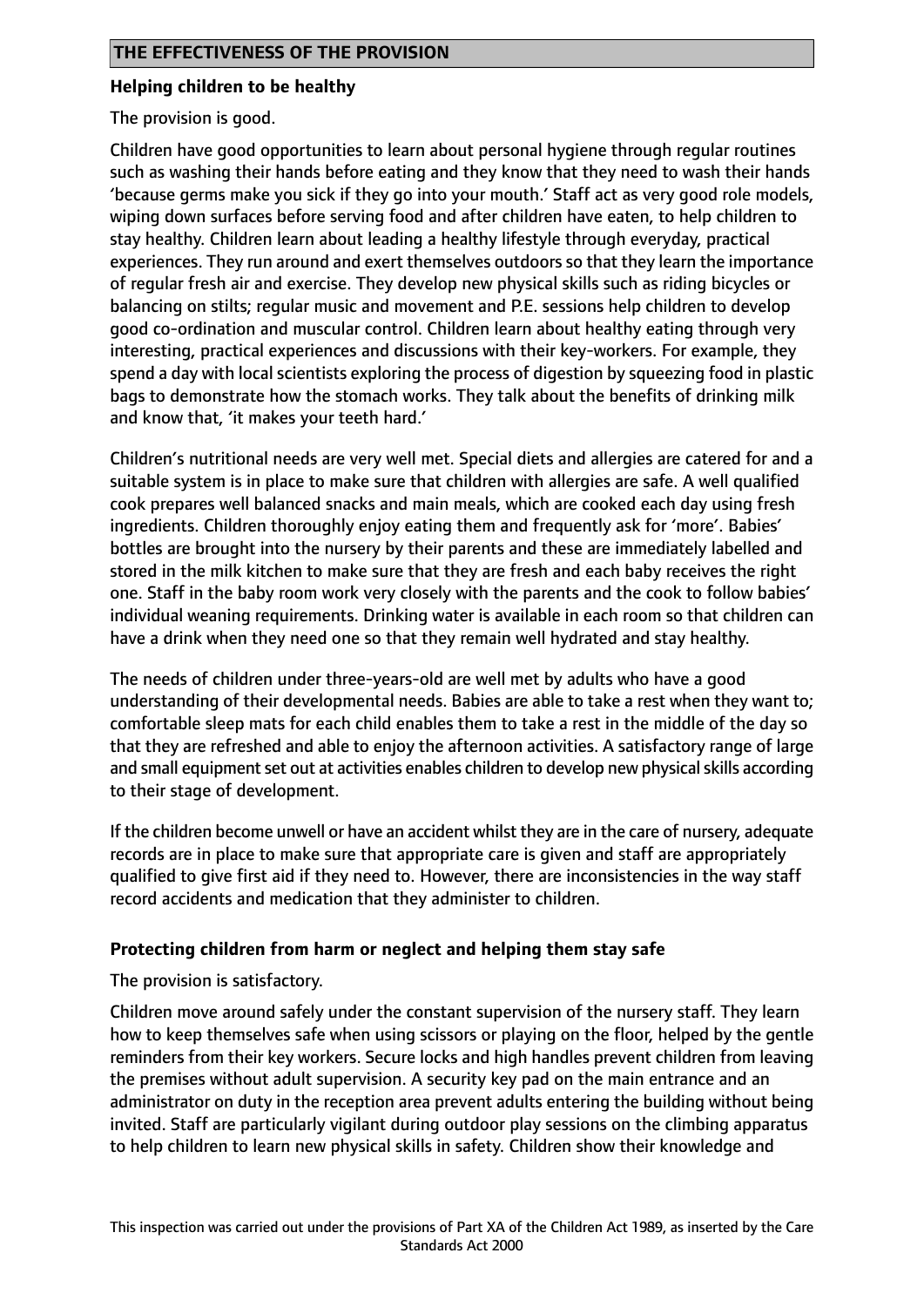understanding of personal safety when they engage in role play: they talk about the 'stair gate' and remind each other 'you mustn't climb the stairs if you are a baby'. Adults further support children's learning about taking responsibility for their own safety through discussions during cooking activities about the 'hot oven'. In addition, staff arrange highly interesting activities, such as 'First Aid is Fun' where children learn how to 'dial 999' and seek assistance in an emergency.

Children's welfare is safeguarded and promoted by staff who have a sound understanding of child protection procedures, which are in line with those set out by the Local Safeguarding Children Board. A designated person makes sure that any concerns for children's welfare are dealt with effectively and works with other professionals to promote children's best interests.

The daily risk assessment of the premises, which adults carry out before each session begins, addresses most of the potential hazard to children's safety. A wide range of written policies and appropriate procedures are in place, including regular fire drills, to help children know what to do in the case of an emergency evacuation of the premises. Children use resources that are appropriate for their age and stage of development, and these are checked regularly by the pre-school staff to ensure they are in good condition and are safe. However, there are more children in the Light Blue room than there should be; children in this area do not have access to the minimum play space as set out in National Standard 4. This compromises their safety.

## **Helping children achieve well and enjoy what they do**

The provision is good.

Children enjoy their time at the nursery and form good relationships with each other and with adults. They are confident and interested in the activities that they access during the free play part of the sessions. An interesting range of resources and equipment is prepared before children arrive and they choose from the suitable range of resources provided both indoors and out.

Children explore the range of activities, which promote learning in all areas of development. For example, they play in the 'café', telling their own stories and exploring their imagination. Children actively learn about capacity when they fill vessels with water or sand; they learn early writing skills when they make tracks with cars in wet sand or use paints to make marks on paper. Children explore natural materials such as snow and leaves, gloop or oats so that they learn about texture and develop their senses as they play. Children look at books and engage in conversations with their key workers to develop their communication skills. Babies explore the texture and colour as they find out 'what can I do with this?' when they paint on the floor using their whole body. They are able to pull themselves to standing using the sturdy furniture and look at themselves in mirrors so that they learn about the world around them and develop new physical skills. Staff sensitively support children's attempts to communicate, refining and extending their vocabulary. They smile encouragingly and respond to children's conversations with enthusiasm. As a result, all children are confident communicators and their language skills are developing well.

Adults with a sound understanding of how young children learn are on hand to facilitate children's exploration and encourage children to use a range of descriptive language to discuss their experiences. Children's experiences are enhanced by the skilful interaction of staff who formulate challenging questions that encourage children to think. They use the 'Birth to Three Matters' framework well to plan activities for children according to their age and stage of development. They identify clear learning objectives for the activities and have a good understanding of how the activities contribute towards children's progress. Key workers carry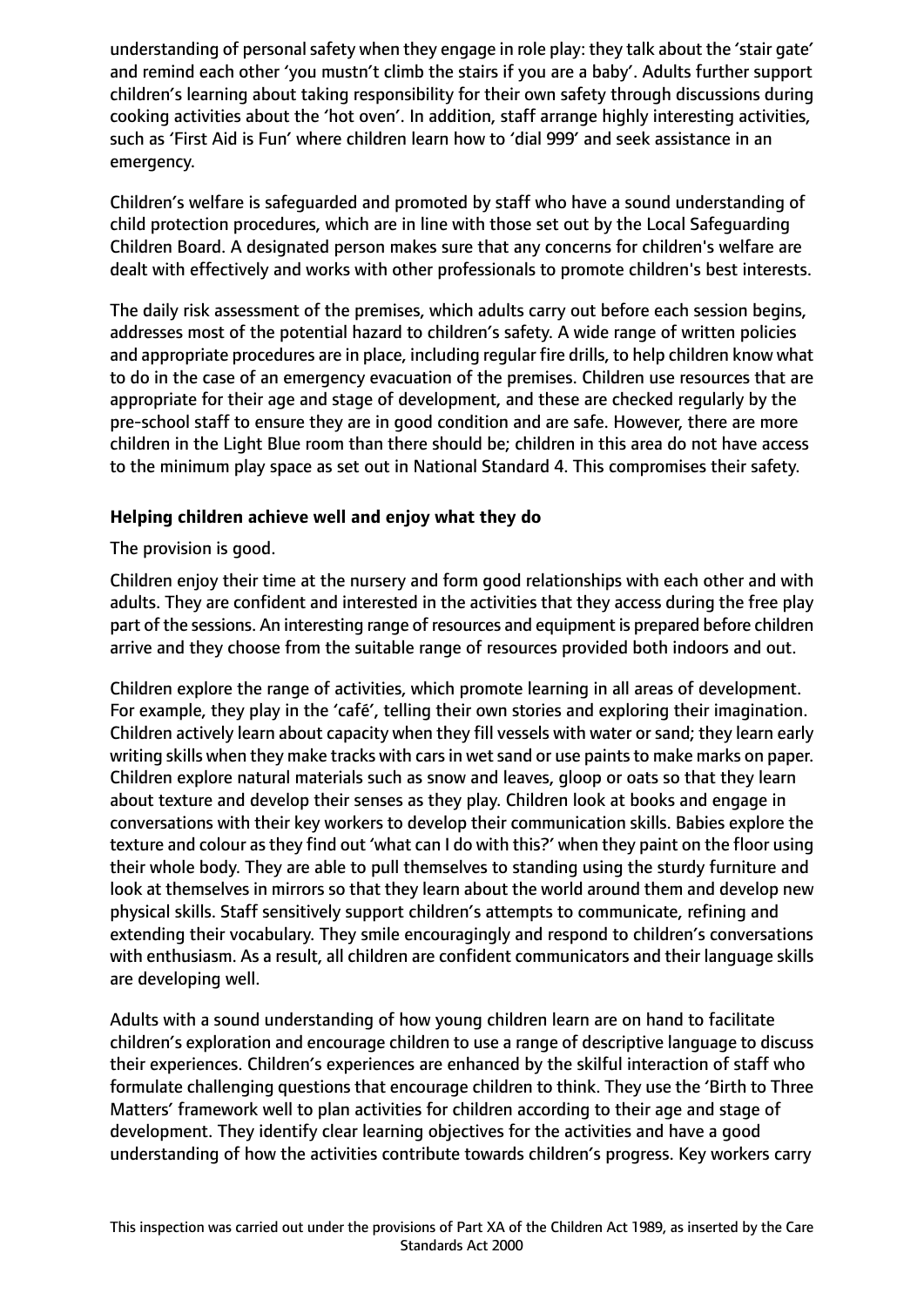out regular observations of children and use these to monitor children's achievements. However, staff do not use the observations of children effectively to plan activities that offer interest and challenge for all children. For example, nursery sessions are very structured and children are expected to pack away self initiated free play activities, where they are engaged in learning, in favour of adult-led activities that do not offer adequate challenge or interest. As a result some children spend periods of time where they are not actively engaged and this affects learning.

#### Nursery Education

The quality of teaching and learning is good. Children use their imagination in situations such as the 'small-world' train set, water play or telling their own stories in the role play 'hospital'. Children use number names in their play and count groups of items reliably. They have a good understanding of calculation and talk about 'one more spoon-full' when they are adding syrup to melted chocolate. They use positional language and the language of mathematics expertly, talking about 'over the big bridge' or 'the next one will be a little one.' They communicate effectively and use a wide range of vocabulary to express their ideas and talk about what they know. They use language imaginatively to respond to discussions and to express sensory experiences, telling adults that, 'I have the builders at my home and they use lamps' or that syrup is 'sticky and gloopy like toffee.'

Children look at books alone and with adults; they turn pages from front to back carefully and listen with interest to stories. Children enjoy singing songs at circle time, clapping their hands in time, moving their bodies to the rhythm and joining in with finger rhymes. Children use everyday technology in their play. They explain how the 'Smarty Cat' computer game works and take photographs of trees in Autumn, using the digital camera. Staff provide children with opportunities to draw and paint so that they can explore mark-making techniques and develop early writing skills. Children write for a purpose in the role play hospital when they record the names of the 'babies' in the hospital bed. However, although children have access to a wide range of activities that develop their artistic creativity over time, they do not have access to sufficient resources to enable them to explore their creativity freely on a daily basis.

Staff working with children have a good knowledge and understanding of the Foundation Stage and how children learn. Key-workers carry out regular observation and use them effectively to monitor children's progress towards the early learning goals. Curriculum plans are detailed and show clear learning intentions; as a result, staff know how the activities they provide contribute to children's progress towards the early learning goals.

However, observations of children are not used effectively to inform curriculum planning so that staff can provide activities that offer interest to all children and build on what they already know. Parents' observations of what children achieve at home are not added to children's development records so staff are not aware of everything that children can do. As a result, some activities lack challenge and adult-led activities do not interest all of the children. For example, staff do not always encourage children to write their name on their artwork; they use pre-cut shapes and templates for craft activities. The organisation of the session, where children pack away free play resources in favour of adult-led activities, does not promote children's independence or enable them to pursue their own interests. Consequently, opportunities for children to develop new skills and extend their learning are missed. This affects learning.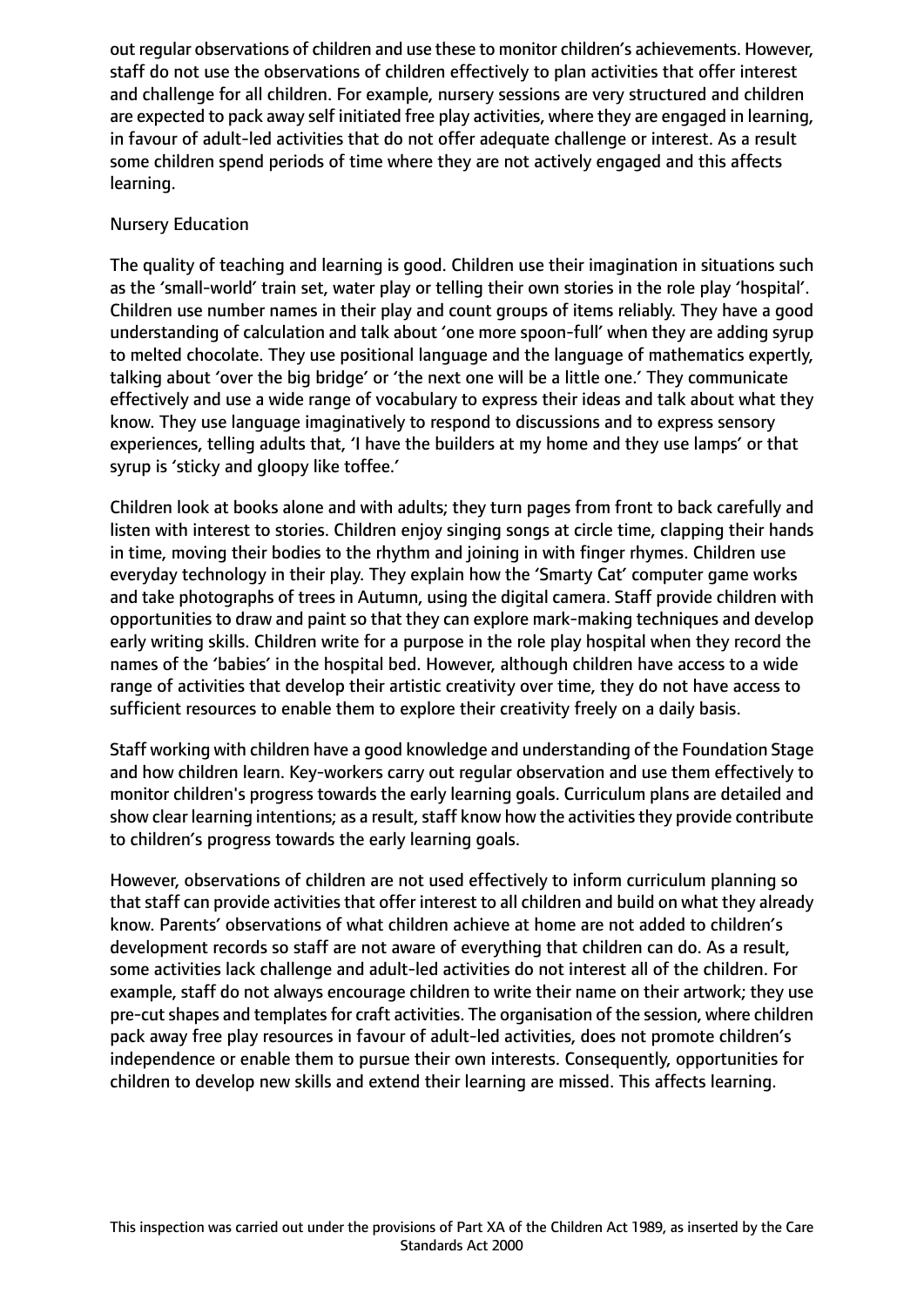## **Helping children make a positive contribution**

The provision is good.

Children show a strong sense of belonging as they greet key-workers and each other upon arrival at the nursery. Children work together co-operatively during group activities; they know that 'it's not kind to push'. Adults carefully explain what they expect children to do in a way that the children can understand, to help children to behave appropriately. Staff encourage children to respect each other's needs and to use conventions such as 'please' and 'thank-you', acting as positive role models themselves. They move around their rooms freely, choosing which of the activities provided that they will take part in during free play. However, the organisation of adult-led key group activities do not encourage children's decision making or promote positive behaviour. Adults expect children to tidy away self chosen activities in preference for adult-led activities, even when children are grossly involved in learning. Children then wait for long periods of time for their 'turn', some activities, such as melting chocolate in a bowl, lack challenge and resources are limited. As a result, some children are unchallenged and bored, which affects their behaviour and motivation. This impacts upon learning.

A suitable system is in place to support children with learning difficulties and/or disabilities. Key workers' ongoing observations are effective in identifying children who need additional support from outside professionals to help them to make progress. Key workers learn key words from parents to help children with English as an additional language to communicate effectively.

Children's spiritual, moral, social and cultural development is fostered. Children's daily access to resources that reflect diversity and help them to learn about other members of society through their play is good. They talk with each other at activities about their families; circle time discussions enable them to talk about what they do at home so that they learn about each other's family cultures and traditions. Well organised activities such as making tents to celebrate the Jewish festival of Sukkot or a baptism of the nursery teddies to help children understand Christian traditions, develop positive attitudes towards diversity and encourage a strong sense of belonging.

The partnership with parents and carers is good. Positive relationships effectively support children's care and contribute to the progress of children who receive early education. Parents receive regular information about nursery activities in newsletters and notice-boards, so that they can support their child's learning at home. A successful key worker system enables parents to share information informally when their children start at the session and to comment on written reports of children's progress twice a year. A regular questionnaire is sent out to parents to enable them to comment upon the provision and to identify areas for development. Parents are able to influence the day to day practice in the setting by their presence on the management committee. Complaints and concerns are recorded and responded to according to regulations. This enables children's individual needs to be met. However, parents observations of what their children achieve at home are not added to children's records to improve key workers' ability to plan activities that meet children's individual learning needs.

# **Organisation**

The organisation is satisfactory.

The organisation of the nursery promotes positive outcomes for children. All areas of the nursery environment are attractive and provide stimulating displays of children's work and photographs of children at play, which creates a warm welcome for children and their families. The induction programme for new staff ensures that everyone knows about keeping children safe. All of the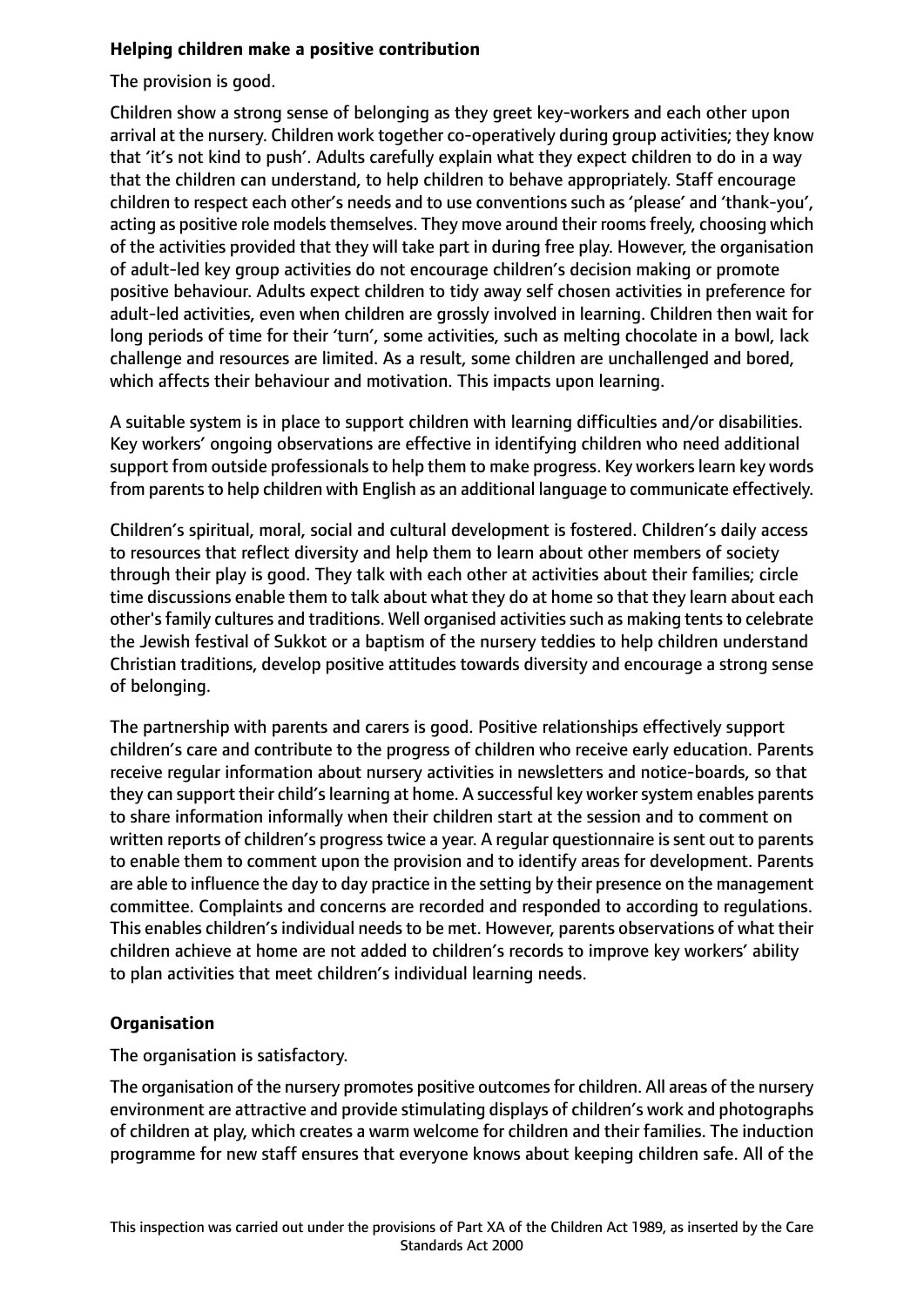legally required documents, including a procedure to record complaints or concerns, which contribute to children's health, safety and well-being, are in place and regularly reviewed. An annual system of appraisal identifies areas for professional development and staff engage in suitable training courses, such as the Early Years Foundation Stage or Child Protection. A questionnaire to parents helps the nursery staff to identify any areas for additional improvement and reflect upon their practice.

A good system is in place to make sure that staff working with the children are cleared as suitable and are well qualified. However, although the current manager is well qualified, highly committed to her own professional development and has greatly improved her knowledge and understanding of early years practice, she lacked practical nursery experience when she first came into post. Consequently areas of nursery practice that would benefit from improvement are missed. For example, staff do not implement nursery procedures for administering medication and recording accidents consistently; they do not organise the session to promote children's independence and decision making. The indoor space is not used appropriately to make sure that younger children have enough space to move around safely and the outdoor play space is not used effectively all year round.

Leadership and management of nursery education are satisfactory. The new manager and staff have regular opportunities to meet as a team and share information and exchange practice ideas. In addition, the nursery team access support from the advisory teacher in the local authority to identify areas for further development. However, there is no system to monitor the effectiveness of the programme for nursery education. As a result, activities lack challenge and the organisation of the session means that children's independence and decision making are not always well promoted. Some activities lack adequate resources and adult-led activities do not interest children. This impacts upon children's behaviour and hinders learning.

Overall, children's needs are met.

## **Improvements since the last inspection**

At the last inspection the nursery was asked to review the nursery policies and procedures to ensure they are up to date and comply with current legislation. All polices and procedures have been reviewed and are now up to date with current legislation. However, there is no system in place to monitor that they are implemented consistently. As a result, room leaders do not always countersign the administration of medication as stated in the written procedure; they do not always get parents' signature of acknowledgement on accident records as stated in the policy statement. This potentially affects children's health. This will be carried forward from this inspection as a recommendation for further improvement.

At the last inspection of funded education there was no recommendation identified. However, as a point for consideration the nursery were asked to consider ways to further improve the challenges provided for older and more able children. Therefore ensuring they continue to be motivated and excited by their activities as they progress towards the early learning goals. This point for consideration has not been implemented successfully by the nursery. Some activities continue to lack challenge for older and more able children and adult-led activities do not provide enough interest to motivate children. This issue will be carried forward as part of a recommendation for improvement following this inspection.